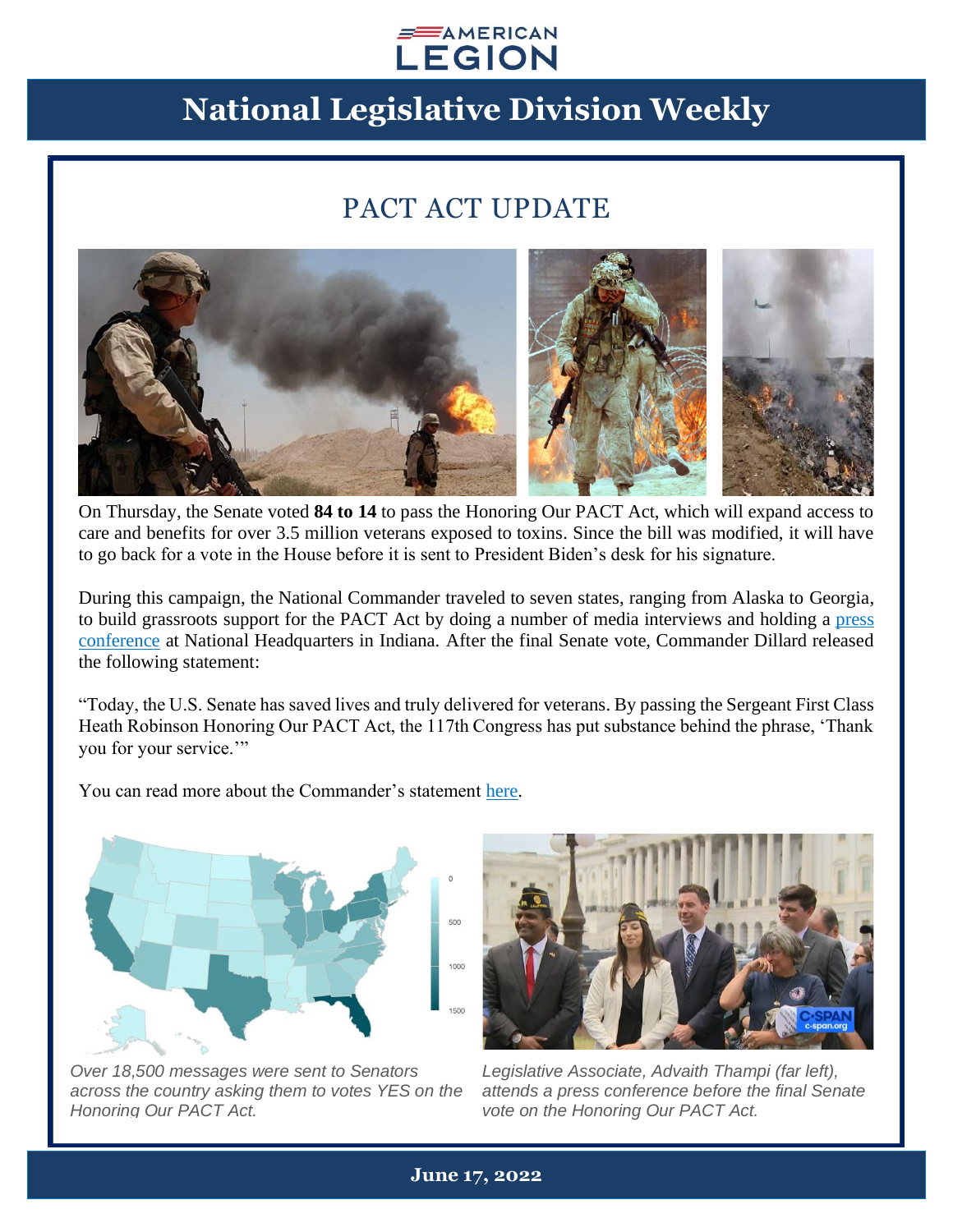

## **National Legislative Division Weekly**

#### SENATORS TACK \$45B ONTO BIDEN'S DEFENSE **BUDGET**

The Senate Armed Services Committee has endorsed a \$45 billion increase to President Biden's military spending plans in its annual defense policy bill, blowing past the administration's Pentagon budget for a second straight year. The rebuke of Biden's budget plans, which occurred during the panel's closed-door markup of the National Defense Authorization Act this week, comes after lawmakers added roughly \$30 billion to the White House's previous defense spending proposal. This week's boost brings the bill's topline budget figure to \$847 billion, according to Armed Services Chair Jack Reed (D-R.I.). The goal, he said, is to counteract runaway inflation, aid Ukraine, replenish weapons sent into the fight against Russia, and fund military priorities left out of the Pentagon budget request. The committee approved the defense policy bill Thursday morning, its second day of deliberations.

Senate Armed Services' increase is the highest bid so far for military spending for the coming fiscal year. The House is expected to make its own push to increase Pentagon spending. Still, the NDAA only authorizes spending and would need to be backed up by funding legislation produced by the House and Senate Appropriations panels. Biden sought \$813 billion for national defense in his fiscal 2023 budget — including \$773 billion for the Pentagon. Roughly \$10 billion of the \$813 billion falls outside of Armed Services' jurisdiction.

But Republicans have been pushing for a substantial increase, arguing for a 3 to 5 percent increase from the current year's level above inflation. The current year's enacted level for the NDAA is \$768 billion.

Reed told reporters Thursday that historic inflation was "the first consideration" in boosting the topline. The committee chair had been negotiating a bipartisan topline deal with ranking Republican Jim Inhofe of Oklahoma ahead of the markup. Reed acknowledged that the bill's topline would likely have to be higher than Biden's request to account for high inflation, but that other needs could push that even higher. "It's everything I hoped for," Inhofe said of the topline increase.

The House Armed Services Committee, meanwhile, this week sided with Biden's budget in its version of the bill, authorizing \$773 billion for the Pentagon and \$803 total for national defense programs that are in the panel's jurisdiction. Although the panel's chair, Rep. Adam Smith (D-Wash.), said this week that he expects that number will grow.

Bigger topline: This marks the second budget of the Biden administration, and the second year in a row that Senate Democrats have joined Republicans to add billions to the request. Despite a progressive wing that has vowed to cut defense spending, the 50-50 split in the Senate means that the majority can't pass the NDAA without Republican help, which gives the GOP leverage to force higher budgets.

Pay raise: Despite the topline boost, senators stuck with the administration's request for a 4.6 percent pay increase next year for military personnel.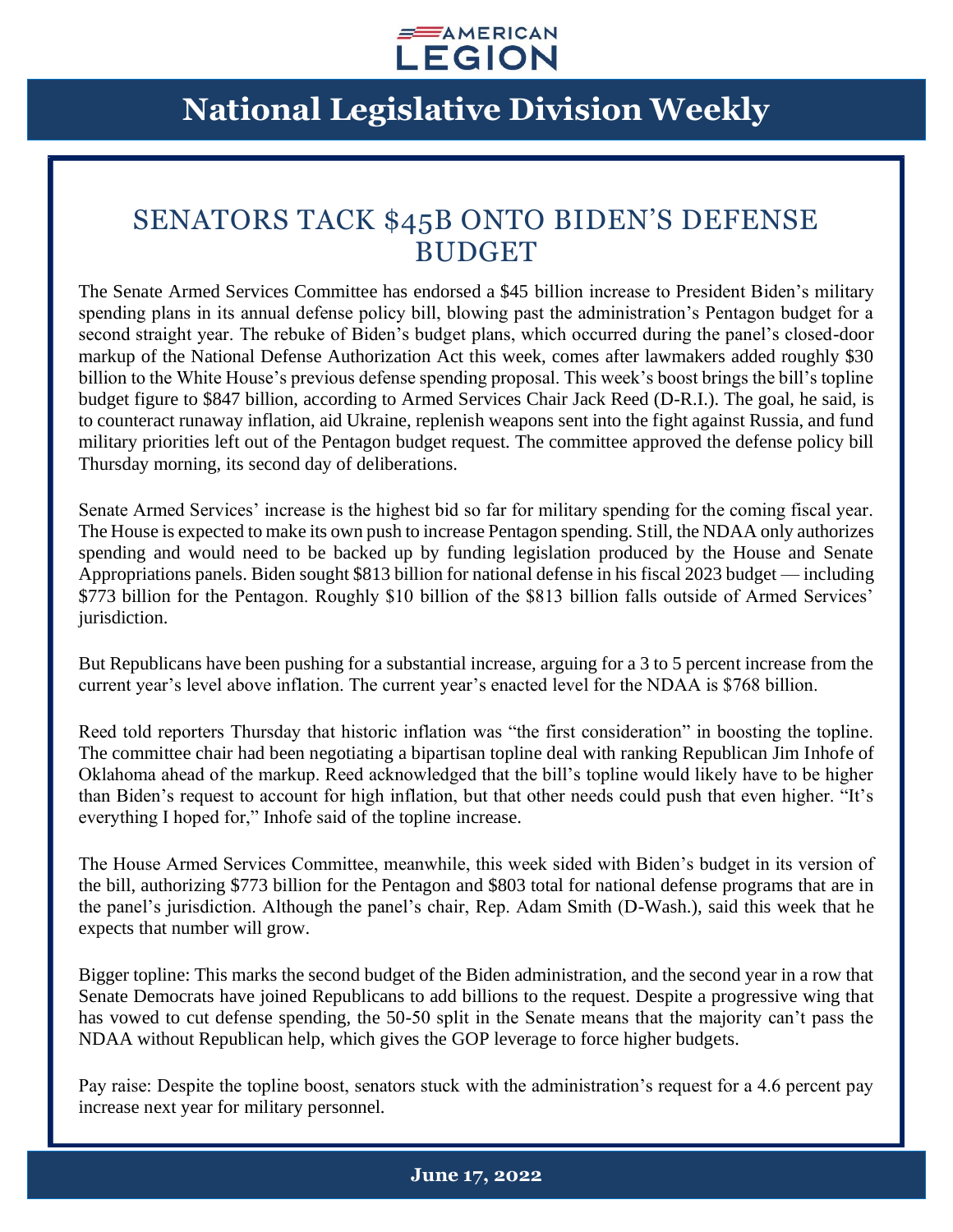#### $\equiv$  AMERICAN **LEGION**

## **National Legislative Division Weekly**

Stockpiling: The bill authorizes \$1 billion for the National Defense Stockpile to shore up military access to critical materials.

Regional defense programs: Reed said the legislation "fully invests" in the Pentagon's Pacific Deterrence Initiative, aimed at building up the U.S. presence in the Indo-Pacific to deter China, as well as the European Deterrence Initiative and the Ukraine Security Assistance Initiative.

Honoring Inhofe: The bill is named for Inhofe, who is resigning from the Senate at the end of the 117th Congress. Inhofe has served as both chair and ranking member of the panel.

### UPCOMING HEARINGS

- On Wednesday, June 22, the House Armed Services Committee (HASC) will hold a hearing titled "H.R. 7900 – National Defense Authorization Act for Fiscal Year 2023."
- On Wednesday, June 22, the House Veterans' Affairs Subcommittee on Health will hold a legislative hearing.
- On Wednesday, June 22, the House Foreign Affairs Subcommittee on Middle East, North Africa, and Global Counterterrorism will hold a hearing titled "The Biden Administration's Policy Objectives in the Middle East and North Africa."

### MEETINGS

- This week, NLD Staff monitored the Senate Armed Service Subcommittee and Committee hearings as they approved their portions of the fiscal 2023 defense authorization bill. As usual, most of the markups were conducted in closed sessions, except for the Personnel and Readiness subcommittees. According to the lawmakers, the bill would approve a 4.6 percent pay raise for servicemembers and civilian Defense Department employees. The raise is the largest the military has seen in 20 years.
- On Monday, June 13, NLD Staff met with other VSOs to discuss the Honoring Our PACT Act.
- On Monday, June 13, NLD Staff me with other VSOs to discuss VBA claims, appeals, and legislative concerns.
- On Monday, June 13, NLD Staff met with other VSOs to discuss amendments to the Honoring Our PACT Act.
- On Tuesday, June 13, NLD Staff met with Gold Star Family members to discuss how to advocate for issues on Capitol Hill.
- On Tuesday, June 14, NLD Staff met with an Authorization for Use of Military Force (AUMF) strategy group working to repeal and replace outdated AUMFs.
- On Tuesday, June 14, NLD Staff monitored the Senate Veterans Affairs Subcommittee on Military Personnel markup of the FY23 NDAA.
- On Wednesday, June 15, NLD Staff spoke with the office of Rep. Issa (R-CA) about legislation to award CPT Royce Williams the Congressional Medal of Honor for his actions in the Korean War.